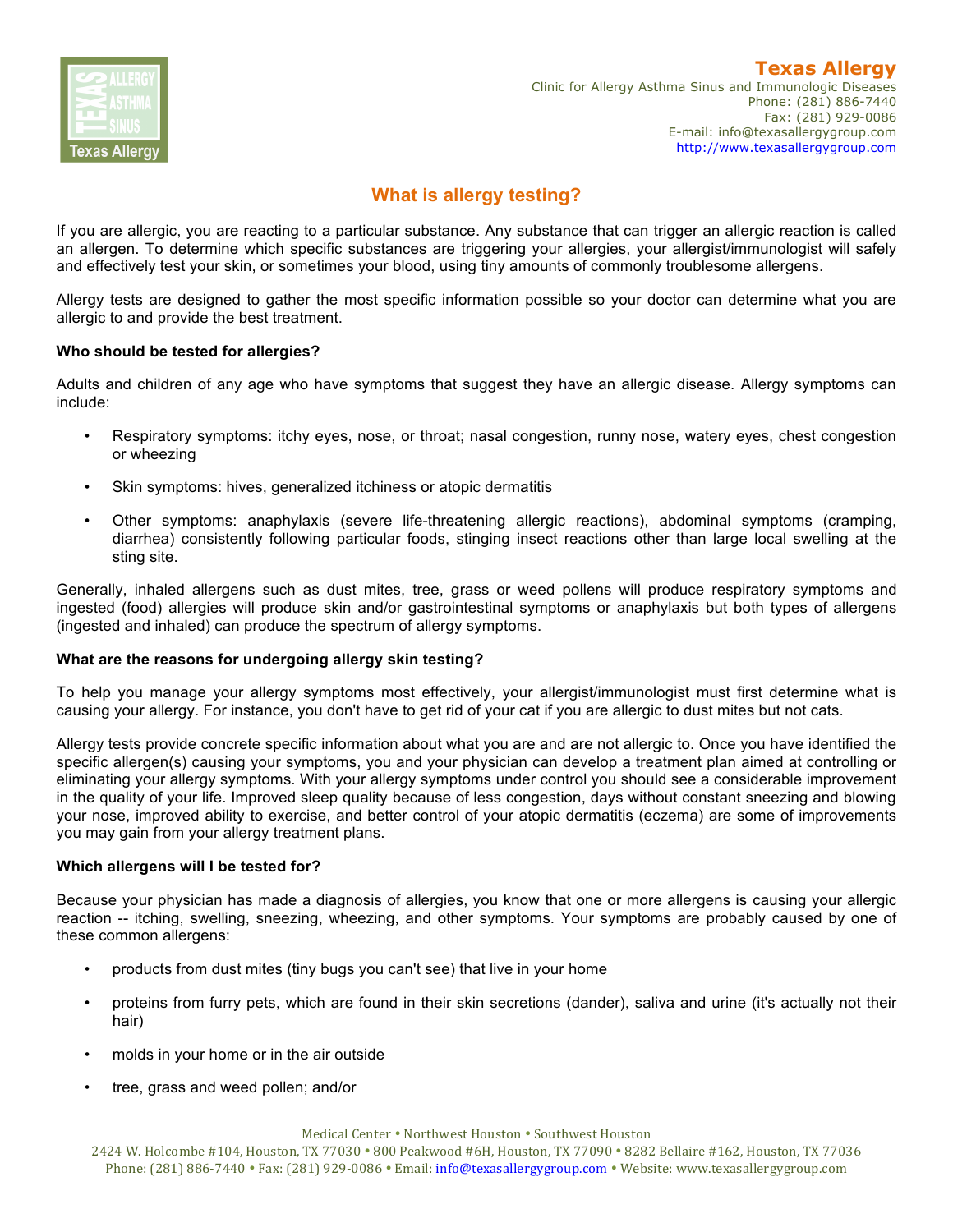

• cockroach droppings

# **More serious allergic reactions can be caused by:**

- venoms from the stings of bees, wasps, yellow jackets, fire ants and other stinging insects
- foods
- natural rubber latex, such as gloves or balloons or
- drugs, such as penicillin

All of these allergens are typically made up of proteins. Allergy tests find which of these proteins you may be reacting to.

The allergen extracts or vaccines used in allergy tests are made commercially and are standardized according to U.S. Food and Drug Administration (FDA) requirements. Your allergist/immunologist is able to safely test you for allergies to substances listed above using these allergen extracts.

# **Types of Allergy Tests**

**Prick Technique:** The prick technique involves introducing a small amount of allergen into the skin by making a small puncture through a drop of the allergen extract. If you have an allergy, the specific allergens that you are allergic to will cause a chain reaction to begin in your body.

People with allergies have an allergic antibody called IgE (immunoglobulin E) in their body. This chemical, which is only found in people with allergies, activates special cells called mast cells. These mast cells release chemicals called mediators, such as histamine, the chemical that causes redness and swelling. With testing, this swelling occurs only in the spots where the tiny amount of allergen to which you are allergic has been introduced. So, if you are allergic to ragweed pollen but not to cats, the spot where the ragweed allergen touched your skin will swell and itch a bit, forming a small dime-sized hive. The spot where the cat allergen scratched your skin will remain normal. This reaction happens quickly within your body.

Test results are available within 15 minutes of testing, so you don't have to wait long to find out what is triggering your allergies. And you won't have any other symptoms besides the slightly swollen, small hives where the test was done; this goes away within 30 minutes.

**Intradermal:** involves injecting a small amount of allergen under the skin with a syringe. This form of testing is more sensitive than the prick skin test method. This form of allergy testing may be used if the prick skin tests are negative.

#### **Other Allergy Testing Techniques**

**Scratch tests:** The term scratch test refers to a technique not commonly used at the present, which involves abrading the skin and then dropping the allergen on the abraded site.

**Challenge testing:** Involves introducing small amounts of the suspected allergen by oral, inhaled or other routes. With the exception of food and medication, challenges are rarely performed. When they are performed, the must be closely supervised by an allergist/immunologist.

**Blood (RAST) test:** Sometimes your allergist/immunologist will do a blood test, called a RAST (radioallergosorbent) test. Since this test involves drawing blood, it costs more, and the results are not available as rapidly as skin tests. RAST tests are generally used only in cases in which skin tests can not be performed, such as on patients taking certain medications, or those with skin conditions that may interfere with skin testing.

Medical Center • Northwest Houston • Southwest Houston